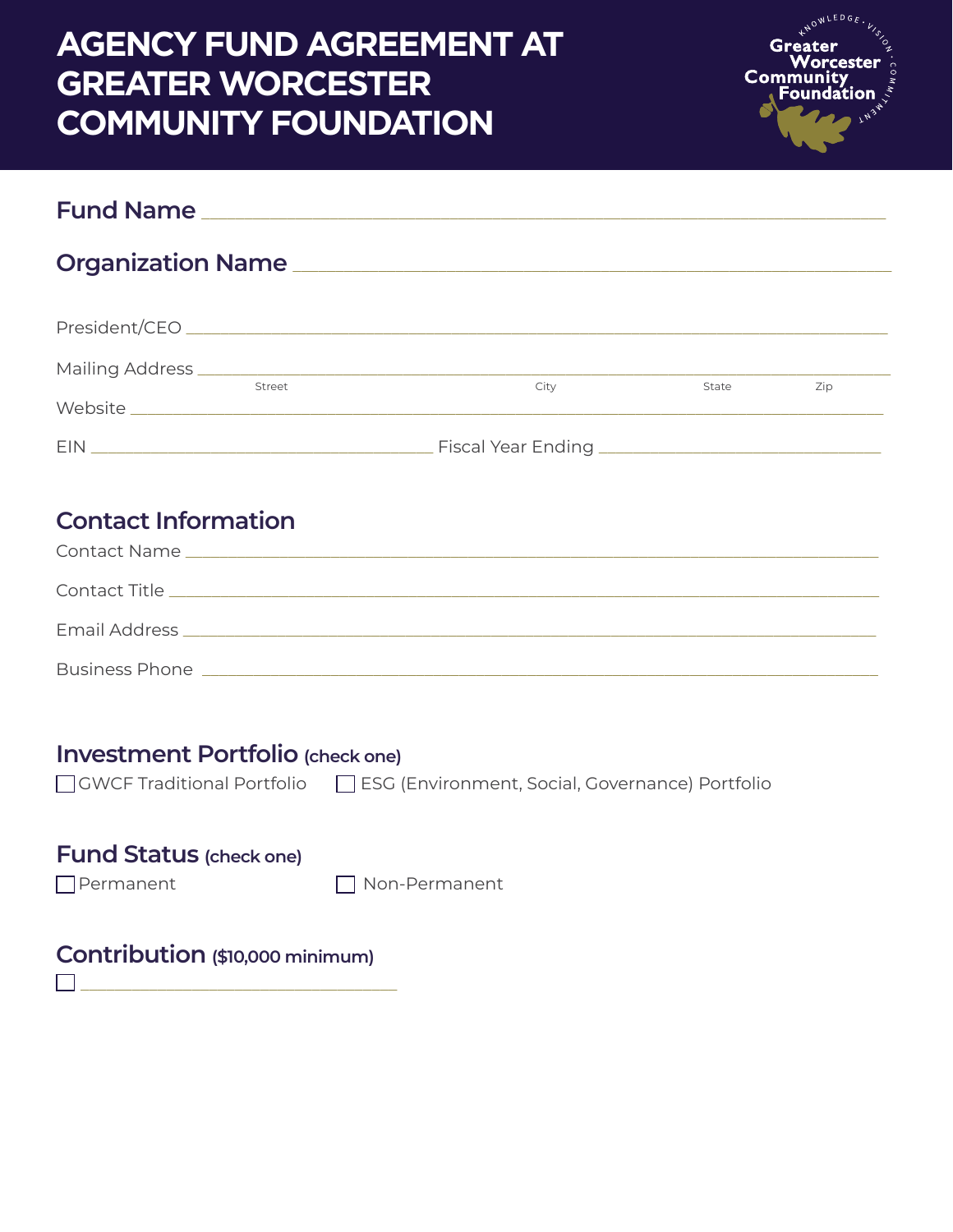#### **Acknowledgement & Signatures**

I/we acknowledge that the governing board of \_\_\_\_\_\_\_\_\_\_\_\_\_\_\_\_\_\_\_\_\_\_\_\_ has voted to approve the establishment of an agency fund at Greater Worcester Community Foundation.

I/we acknowledge that I/we have read Greater Worcester Community Foundation Terms and Conditions and agree to the terms, fees, and conditions described therein. I/we hereby certify, to the best of my/our knowledge, all information presented in connection with this form is accurate, and I/we will notify Greater Worcester Community Foundation promptly of any material changes.

| Signature                                                                                                                | Signature        |
|--------------------------------------------------------------------------------------------------------------------------|------------------|
| Print Name/Title                                                                                                         | Print Name/Title |
| Date                                                                                                                     | Date             |
| <b>Greater Worcester Community Foundation</b>                                                                            |                  |
| Authorized Signature                                                                                                     |                  |
| Print Name/Title                                                                                                         |                  |
| Date                                                                                                                     |                  |
|                                                                                                                          |                  |
| Please mail this form to:<br>Greater Worcester Community Foundation<br>370 Main Street, Suite 650<br>Worcester, MA 01608 |                  |
| Ifyouhaveanyquestions, pleasecontact donor services at<br>donorservices@greaterworcester.org.                            |                  |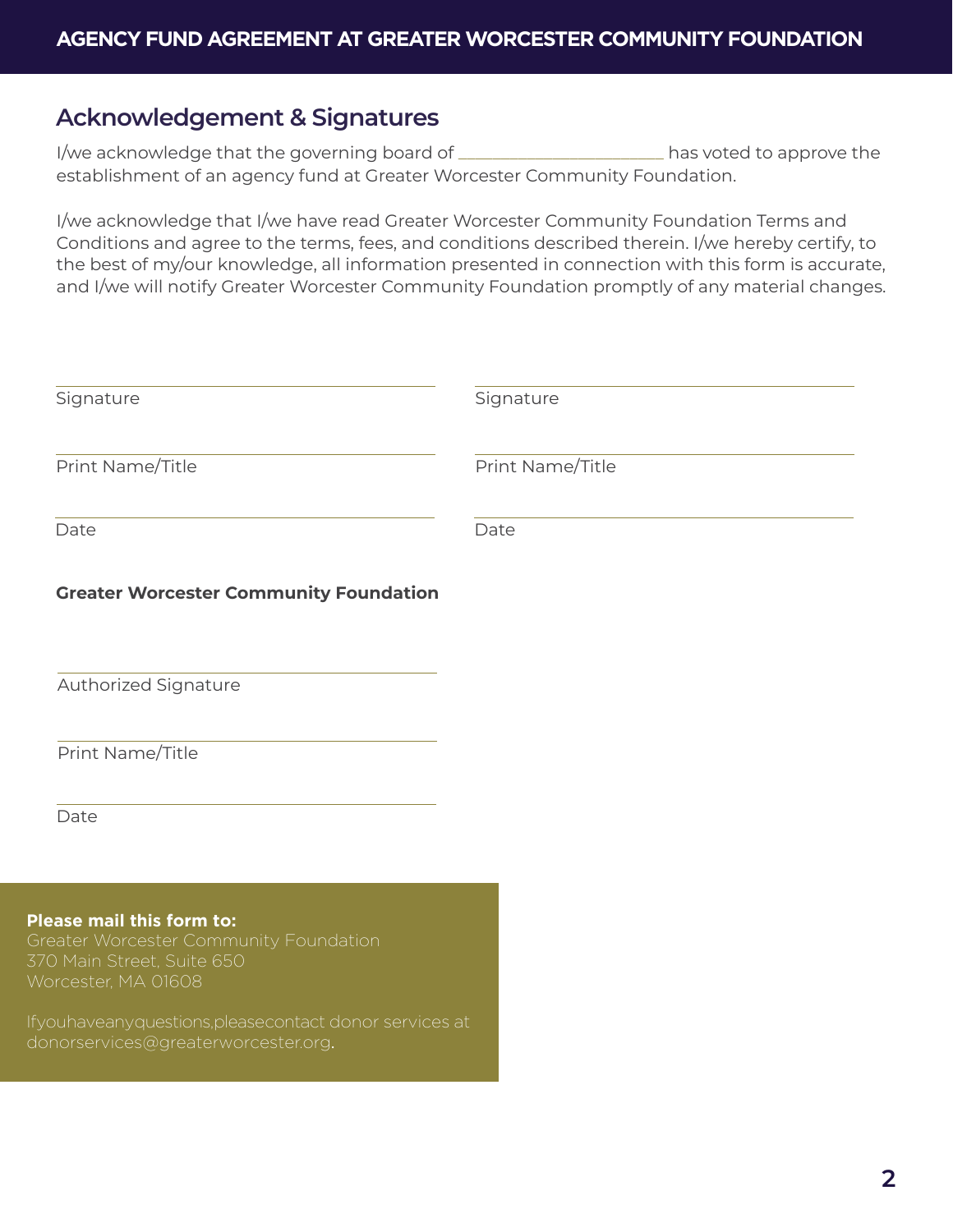### **Fund Terms & Conditions**

- **1. Tax Status of Funds** This Named Fund and all Funds established at Greater Worcester Community Foundation (the "Foundation") are component funds of the Foundation, a 501(c)(3) public charity. Gifts to such funds are tax deductible to the extent allowed by law, subject to individual and corporate limitations.
- **2. Property of the Fund** The Fund shall include the property received herewith, such property as may from time to time be received by the Foundation from the Agency for inclusion in the Fund and accepted by the Foundation, and all undistributed income from the foregoing property. The Fund shall be the property of the Foundation, held by it in its corporate capacity, and shall not be deemed a trust fund held by it in a trustee capacity. The Foundation shall have the ultimate authority and control over all property in the Fund and income derived therefrom, in accordance with the Articles of Organization and Bylaws of the Foundation, as they may be amended from time to time, and the terms of this Agreement applied in a manner not inconsistent with said Articles and Bylaws.
- **3. Fees** The property held in the Fund shall be assessed certain fees to support the Foundation's administrative costs and investment expenses. The amount of such fees shall be the amount assessed to similar funds held by the Foundation based upon its fee schedule. Please review the current fee schedule.
- **4. Variance Power** The Foundation may modify any recommendation or condition on distribution from a Fund for any specified charitable purpose or to any specified charitable organization if, in the sole judgment of the Foundation, such recommendation or condition becomes unnecessary, incapable of fulfillment, or inconsistent with the charitable needs of the community. Whenever possible, the Foundation will confer with the Agency or the Agency's representative and stay as close as possible to the original intent of the Agency.

If the Foundation ceases to be a qualified charitable organization, or if the Foundation purposes to dissolve, the assets of the fund shall after payment or making provision for payment of any liabilities properly chargeable to the fund, be distributed to \_\_\_\_\_\_\_\_\_\_\_\_\_\_\_\_\_\_\_\_\_\_\_\_\_\_\_\_ to be used exclusively for charitable purposes. If \_\_\_\_\_\_\_\_\_\_\_\_\_\_\_\_\_\_\_\_\_\_\_\_\_\_\_\_ is not a qualified charitable organization, said assets shall be distributed in such a manner and to such an organization as satisfies the requirements of a qualified charitable organization and serves purposes similar to those of the original underlying Agency intent.

- **5. Additions to Fund** Gifts may be added to the fund at any time by the Agency or other donors to the Fund.
- **6. Financial Reports** Foundation shall provide financial status reports at least annually.
- **7. Investment of Assets** The Agency will be advised of the investment policy and the inherent risks undertaken therein. All assets contributed to funds established at the Foundation will be managed within a pooled investment in accordance with the investment policy established by the Foundation's Board of Directors in its sole discretion from time to time. Please review the investment policy.
- **8. Definitions and Construction** As used in the Agreement, a "qualified charitable organization" means an organization described in Section 501(c)(3), which is not a private foundation under Section 509(a) of the Internal Revenue Code of 1986.

It is intended that the Fund shall be a component part of the Foundation and that nothing in this Agreement shall affect the status of the Foundation as an entity which is a qualified charitable organization. This Agreement shall be interpreted in the manner which is consistent with the foregoing intention and so as to conform to the requirements of the Internal Revenue Code and any regulations issued pursuant thereto applicable to the status of the Foundation as a charitable foundation.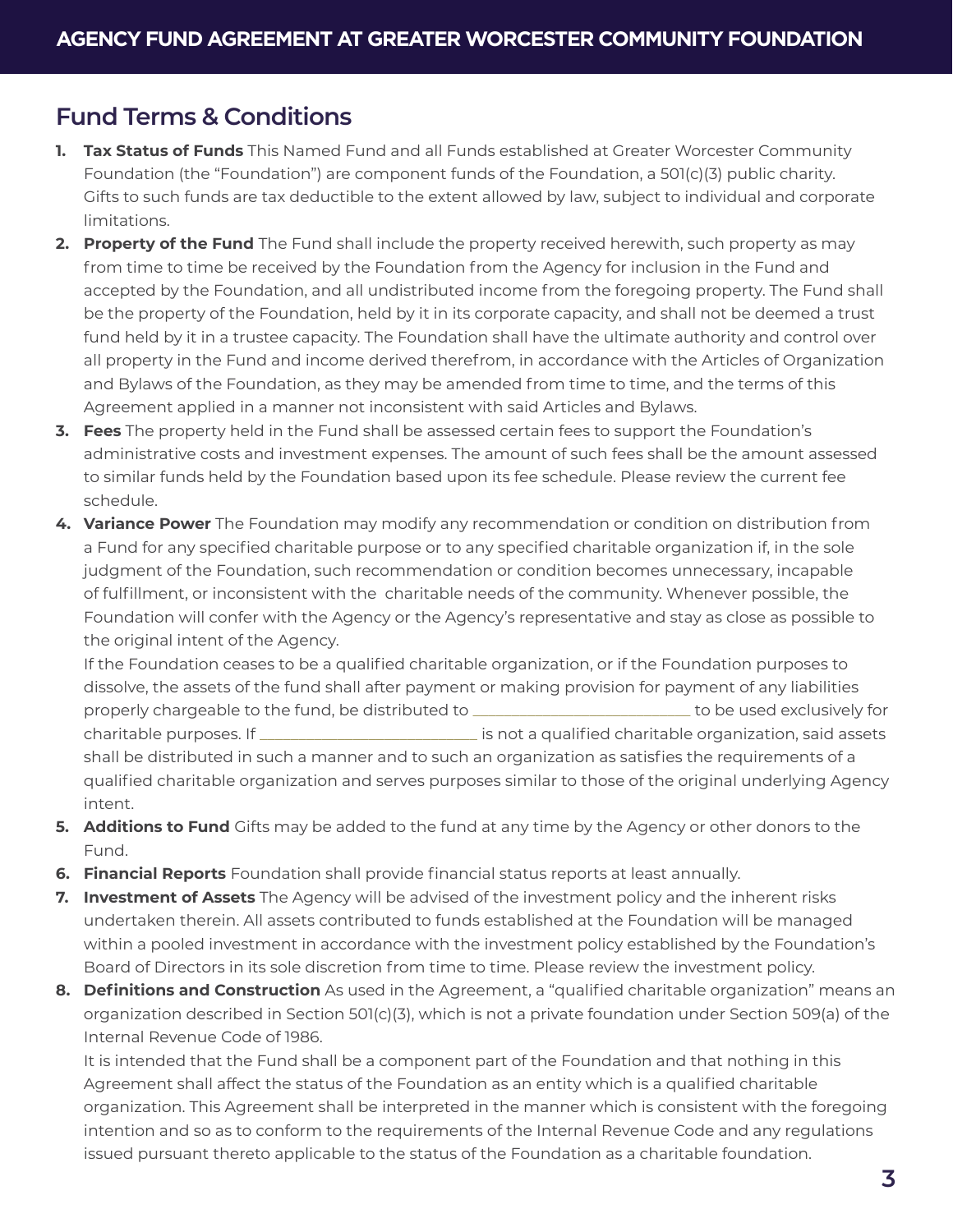#### **Statement of Acknowledgment and Agreement to Participate in the Greater Worcester Community Foundation Agency Fund Program (Non-profit Endowment Fund Program)**

\_\_\_\_\_\_\_\_\_\_\_\_\_\_\_\_\_\_\_\_ ("the Agency") hereby acknowledges understanding of the Greater Worcester Community Foundation Agency Fund Program and agrees to participate as an active partner in the program. It is our responsibility to understand the terms and conditions of the program and to keep our current board and its successors fully informed about the program. In furtherance of this goal, our Agency acknowledges its understanding of these key points:

- 1. Greater Worcester Community Foundation ("the Foundation") is a Massachusetts nonprofit corporation. The Agency Fund is a Fund established on the books of the Foundation by our organization to serve as the organization's endowment.
- 2. The Foundation maintains variance power and legal ownership of the endowment and reports the Agency Fund as an asset. In accordance with Statement of Financial Accounting Standard No. 136, a liability has been established on the financial statements of the Foundation for the fair market value of the endowment, which is generally equivalent to the present value of future payments expected to be made to the Agency.
- 3. The Foundation recognizes that endowment funds exist to provide a perpetual resource for charitable purposes. To meet its investment objectives for permanent funds, the Foundation follows a total return strategy: investment decisions are made with the intent of maximizing the long-term total return of the entire portfolio. A long-term target asset allocation is maintained by the investment committee in order to incorporate domestic and global markets, and a diversity of company sizes and styles. Investment policies and the performance of the investment managers are reviewed quarterly by the Board of Directors' Investment Committee.
- 4. Agencies seeking short term cash management (with an investment horizon of two years or less) should explore other alternatives to the GWCF Agency Fund. The Agency must be clear about its investment objectives prior to entering into an agreement with the Foundation.
- 5. The Foundation will have available fund balance statements to the organization approximately 15 days after the end of each quarter. Interim fund balances are available on request. Quarterly investment return information is posted to www.greaterworcester.org, the Foundation's website. It is the Agency's responsibility to share this information and other general information about the Foundation with its board and committees as needed.
- 6. The Agency agrees to provide the Foundation with a contact person for receipt of financial information and to update this information as needed.
- 7. Please select a payout schedule below
	- $\Box$  The Agency elects to automatically receive distributions. We wish to receive distributions in \_\_\_\_\_\_\_\_\_\_\_\_\_\_\_\_\_(specify month)

On request by the Agency.

- 8. The Agency may request distributions from the Fund in addition to the then-current spending rate if, in the sole judgment of the board of directors of the Foundation, the requested distribution is consistent with the objectives and purposes of the Agency. Requests must be submitted to the Foundation in writing, and approved at a meeting of the Agency's board of directors in which a vote was taken to authorize such a distribution.
- 9. If the Agency Fund is "non-permanent" the Agency may request to close the Fund. Closure requests must be submitted to the Foundation in writing, and approved at a meeting of the Agency's board of directors in which a vote was taken to authorize the Fund closure. The Foundation reserves the right to disburse the balance in increments over a number of months (30, 60, 90 days).